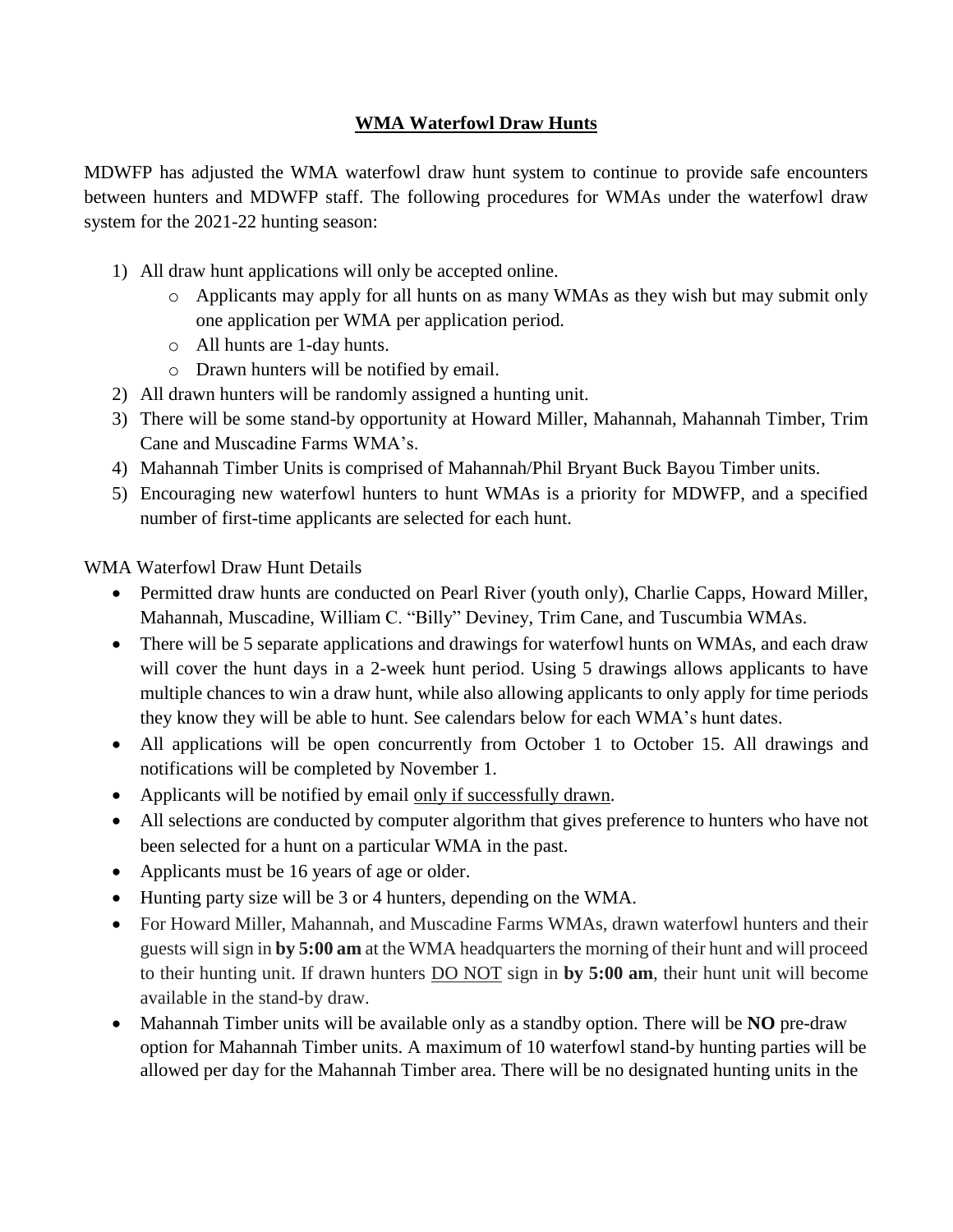"Timber" area. It is highly recommended that hunters have knowledge of the area before submitting for the Timber area, since these areas are often very difficult to access.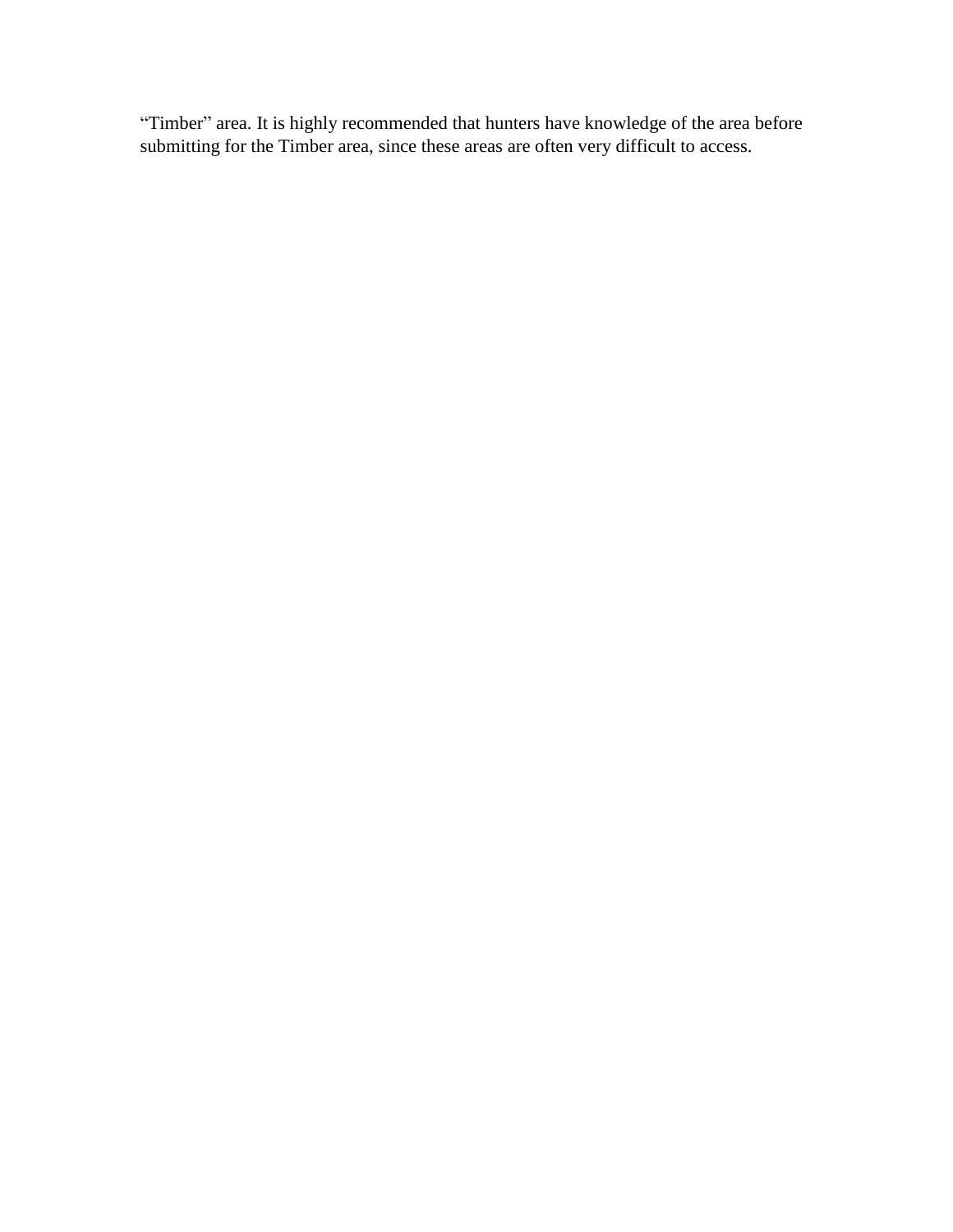## **WMA Waterfowl Draw Hunt Dates Within Each Draw Period for 2021 - 22**

| Howard Miller WMA (Tues, Thurs, and Sat) |            |          |                      |                      |
|------------------------------------------|------------|----------|----------------------|----------------------|
| 1 <sup>st</sup> Draw                     | $2nd$ Draw | 3rd Draw | 4 <sup>th</sup> Draw | 5 <sup>th</sup> Draw |
| Nov. 27                                  | Dec. $9$   | Dec. 23  | Jan. 6               | Jan. 20              |
| Dec. 4                                   | Dec. 11    | Dec. 25  | Jan. 8               | Jan. 22              |
|                                          | Dec. 14    | Dec. 28  | Jan. 11              | Jan. 25              |
|                                          | Dec. 16    | Dec. 30  | Jan. 13              | Jan. 27              |
|                                          | Dec. 18    | Jan. $1$ | Jan. 15              | Jan. 29              |
|                                          | Dec. 21    | Jan. $4$ | Jan. 18              |                      |

| Mahannah WMA (Mon, Wed, and Sat) |                                                                        |          |          |         |  |  |  |
|----------------------------------|------------------------------------------------------------------------|----------|----------|---------|--|--|--|
| 1 <sup>st</sup> Draw             | 3rd Draw<br>$2nd$ Draw<br>4 <sup>th</sup> Draw<br>5 <sup>th</sup> Draw |          |          |         |  |  |  |
| Nov. 27                          | Dec. 11                                                                | Dec. 25  | Jan. $8$ | Jan. 22 |  |  |  |
| Dec. $4$                         | Dec. 13                                                                | Dec. 27  | Jan. 10  | Jan. 24 |  |  |  |
|                                  | Dec. 15                                                                | Dec. 29  | Jan. 12  | Jan. 26 |  |  |  |
|                                  | Dec. 18                                                                | Jan. $1$ | Jan. 15  | Jan. 29 |  |  |  |
|                                  | Dec. 20                                                                | Jan. $3$ | Jan. 17  | Jan. 31 |  |  |  |
|                                  | Dec. 22                                                                | Jan. 5   | Jan. 19  |         |  |  |  |

**Note:** Mahannah Timber units will be available only as a standby option. There will be **NO** predraw option for Mahannah Timber units.

| Trim Cane WMA (Wed and Sat) |                                                                        |         |          |         |  |  |  |
|-----------------------------|------------------------------------------------------------------------|---------|----------|---------|--|--|--|
| 1 <sup>st</sup> Draw        | 3rd Draw<br>4 <sup>th</sup> Draw<br>$2nd$ Draw<br>5 <sup>th</sup> Draw |         |          |         |  |  |  |
|                             |                                                                        | Dec. 22 | Jan. $5$ | Jan. 19 |  |  |  |
|                             |                                                                        | Dec. 25 | Jan. 8   | Jan. 22 |  |  |  |
|                             |                                                                        | Dec. 29 | Jan. 12  | Jan. 26 |  |  |  |
|                             |                                                                        | Jan. 1  | Jan. 15  | Jan. 29 |  |  |  |

| <b>Pearl River WMA - Youth Waterfowl Draws (Sat)</b> |            |          |                      |                      |  |
|------------------------------------------------------|------------|----------|----------------------|----------------------|--|
| 1 <sup>st</sup> Draw                                 | $2nd$ Draw | 3rd Draw | 4 <sup>th</sup> Draw | 5 <sup>th</sup> Draw |  |
| Nov. 27                                              | Dec. $11$  | Dec. 25  | Jan. $8$             | Jan. 22              |  |
| Dec. $4$                                             | Dec. 18    | Jan. $1$ | Jan. 15              | Jan. 29              |  |
|                                                      |            |          |                      | Feb. 5               |  |

|  |  | Tuscumbia WMA Unit 2 (Wed and Sat) |
|--|--|------------------------------------|
|--|--|------------------------------------|